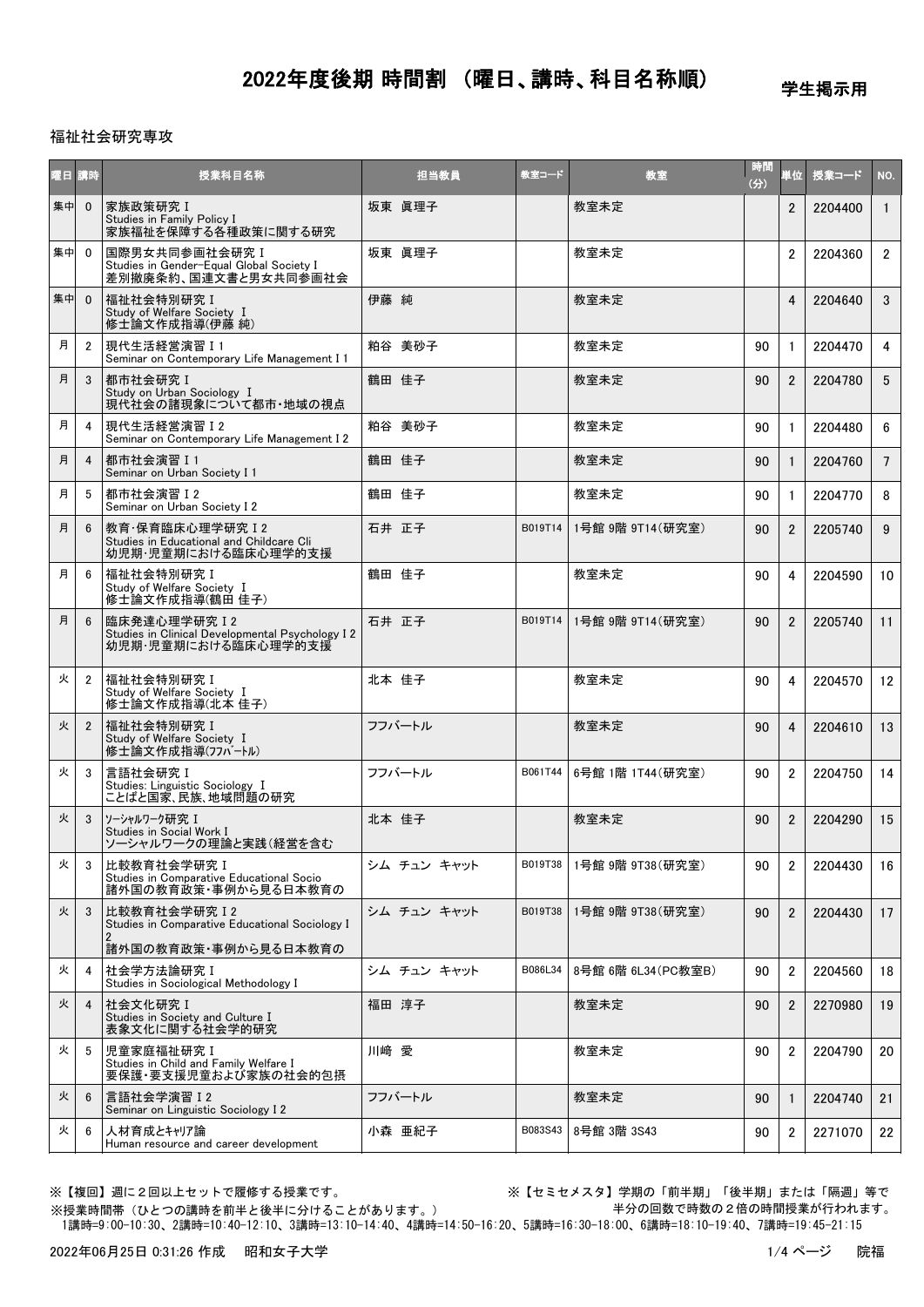学生掲示用

### 福祉社会研究専攻

| 阳目 | 請時             | 授業科目名称                                                                                   | 担当教員   | 教室コード   | 教室                  | 時間<br>(分) | 単位             | 授業コード   | NO. |
|----|----------------|------------------------------------------------------------------------------------------|--------|---------|---------------------|-----------|----------------|---------|-----|
| 火  | 6              | 日本経済論<br>Japanese Economic                                                               | 飛田 史和  | B082S41 | 8号館 2階 2S41         | 90        | $\overline{2}$ | 2237280 | 23  |
| 火  | $\overline{7}$ | 福祉社会特別研究 I<br>Study of Welfare Society I<br>修士論文作成指導(粕谷 美砂子)                             | 粕谷 美砂子 |         | 教室未定                | 90        | 4              | 2204660 | 24  |
| 水  | $\mathbf{1}$   | ソーシャルワーク演習 I1<br>Seminar on Social Work I 1                                              | 北本 佳子  |         | 教室未定                | 90        | $\mathbf{1}$   | 2204270 | 25  |
| 水  |                | ソーシャルワーク演習 I2<br>Seminar on Social Work I 2                                              | 北本 佳子  |         | 教室未定                | 90        | 1              | 2204280 | 26  |
| 水  | 3              | 言語政策研究 I<br>Studies in Language Policy I<br>国語の構築と少数民族問題に関する研究                           | 李 守    |         | 教室未定                | 90        | $\overline{2}$ | 2204720 | 27  |
| 水  | 5              | 福祉社会特別研究 I<br>Study of Welfare Society I<br>修士論文作成指導(高橋 学)                               | 高橋 学   |         | 教室未定                | 90        | 4              | 2204620 | 28  |
| 水  | 6              | 医療福祉演習 I 2<br>Seminar on Medical Welfair I                                               | 高橋 学   |         | 教室未定                | 90        | $\mathbf{1}$   | 2204320 | 29  |
| 水  | 6              | 医療福祉研究I<br>Studies on Medical Welfair I<br>NBMに基づく、医療福祉、精神保健、在宅                          | 高橋 学   | B065T46 | 6号館 5階 5T46         | 90        | $\overline{2}$ | 2204330 | 30  |
| 水  | 6              | 持続可能性と社会ビジネス<br>Sustainable Management                                                   | 青栁 光昌  | B083S43 | 8号館 3階 3S43         | 90        | $\overline{2}$ | 2271090 | 31  |
| 水  | 6              | マーケティング戦略論<br><b>Marketing Strategy</b>                                                  | 藥袋 貴久  | B082S41 | 8号館 2階 2S41         | 90        | $\overline{2}$ | 2271160 | 32  |
| 木  | 4              | 生活福祉経営演習 I 1<br>Seminar on Living Welfare Management I 1                                 | 伊藤 純   |         | 教室未定                | 90        | $\mathbf{1}$   | 2204530 | 33  |
| 木  | 4              | 発達教育心理学研究 I 2<br>Studies in Developmental Educational<br>Psychology I 2<br>幼児心理学教育の指導と実践 | 中村 徳子  | B019T35 | 1号館 9階 9T35(研究室)    | 90        | $\overline{2}$ | 2205960 | 34  |
| 木  | 5              | 医療福祉演習 I 1<br>Seminar on Medical Welfair I                                               | 高橋 学   |         | 教室未定                | 90        | $\mathbf{1}$   | 2204310 | 35  |
| 木  | 5              | 生活福祉経営演習 I2<br>Seminar on Living Welfare Management I 2                                  | 伊藤 純   |         | 教室未定                | 90        | $\mathbf{1}$   | 2204540 | 36  |
| 木  | $6\phantom{1}$ | 現代生活経営研究 I<br>Seminar on Contemporary Life Management I<br>現代社会における家族・生活問題についてジ          | 粕谷 美砂子 |         | 教室未定                | 90        | $\overline{2}$ | 2204490 | 37  |
| 木  | 6              | 生活福祉経営研究 I<br>Studies in Living Welfare Management I<br>福祉・生活支援サービスについて生活経営・             | 伊藤 純   |         | 教室未定                | 90        | $\overline{2}$ | 2204550 | 38  |
| 木  | 6              | 地域福祉研究 I<br>Studies in Community-BasedSocial Work I                                      | 李 恩心   |         | B034S04 3号館 4階 4S04 | 90        | $\overline{2}$ | 2273750 | 39  |
| 金  | $\overline{2}$ | 障害者福祉研究 I<br>Studies in Disabled Welfare I<br>障害者のキャリア及び生活支援に関わる諸理                       | 根本 治代  |         | 教室未定                | 90        | $\overline{2}$ | 2237230 | 40  |
| 金  | $\overline{2}$ | 高齢者福祉研究 I<br>Studies in Elderly Welfare I<br>高齢者のケアと研究方法                                 | 教員未定   |         | 教室未定                | 90        | $\overline{2}$ | 2204580 | 41  |
| 金  | 3              | 言語社会学演習 I 1<br>Seminar: Linguistic Sociology I 1                                         | フフバートル |         | 教室未定                | 90        | $\mathbf{1}$   | 2204730 | 42  |
| 金  | $\overline{4}$ | ソーシャルネットワーク研究 I<br>Social Network Research I<br>メディアと社会的紐帯                               | 天笠 邦一  |         | 教室未定                | 90        | $\overline{2}$ | 2237250 | 43  |
| 金  | 4              | 幼児教育研究 I 2<br>Guidance and Practice of Child Education<br>幼児教育の指導と実践                     | 鈴木 法子  | B085S05 | 8号館 5階 5S05         | 90        | $\overline{2}$ | 2205720 | 44  |
| 金  | 6              | 地域資源開発論<br>Regional Resource Development                                                 | 進藤 義夫  | B083S43 | 8号館 3階 3S43         | 90        | $\overline{2}$ | 2271100 | 45  |
| 金  | $\overline{7}$ | ソーシャル・イノベーション論<br>Social Innovation                                                      | 進藤 義夫  | B083S43 | 8号館 3階 3S43         | 90        | $\overline{2}$ | 2271050 | 46  |

※【複回】週に2回以上セットで履修する授業です。 ※【セミセメスタ】学期の「前半期」「後半期」または「隔週」等で 半分の回数で時数の2倍の時間授業が行われます。

 1講時=9:00-10:30、2講時=10:40-12:10、3講時=13:10-14:40、4講時=14:50-16:20、5講時=16:30-18:00、6講時=18:10-19:40、7講時=19:45-21:15 ※授業時間帯(ひとつの講時を前半と後半に分けることがあります。)

2022年06月25日 0:31:26 作成 昭和女子大学 2022年06月25日 2:4ページ 院福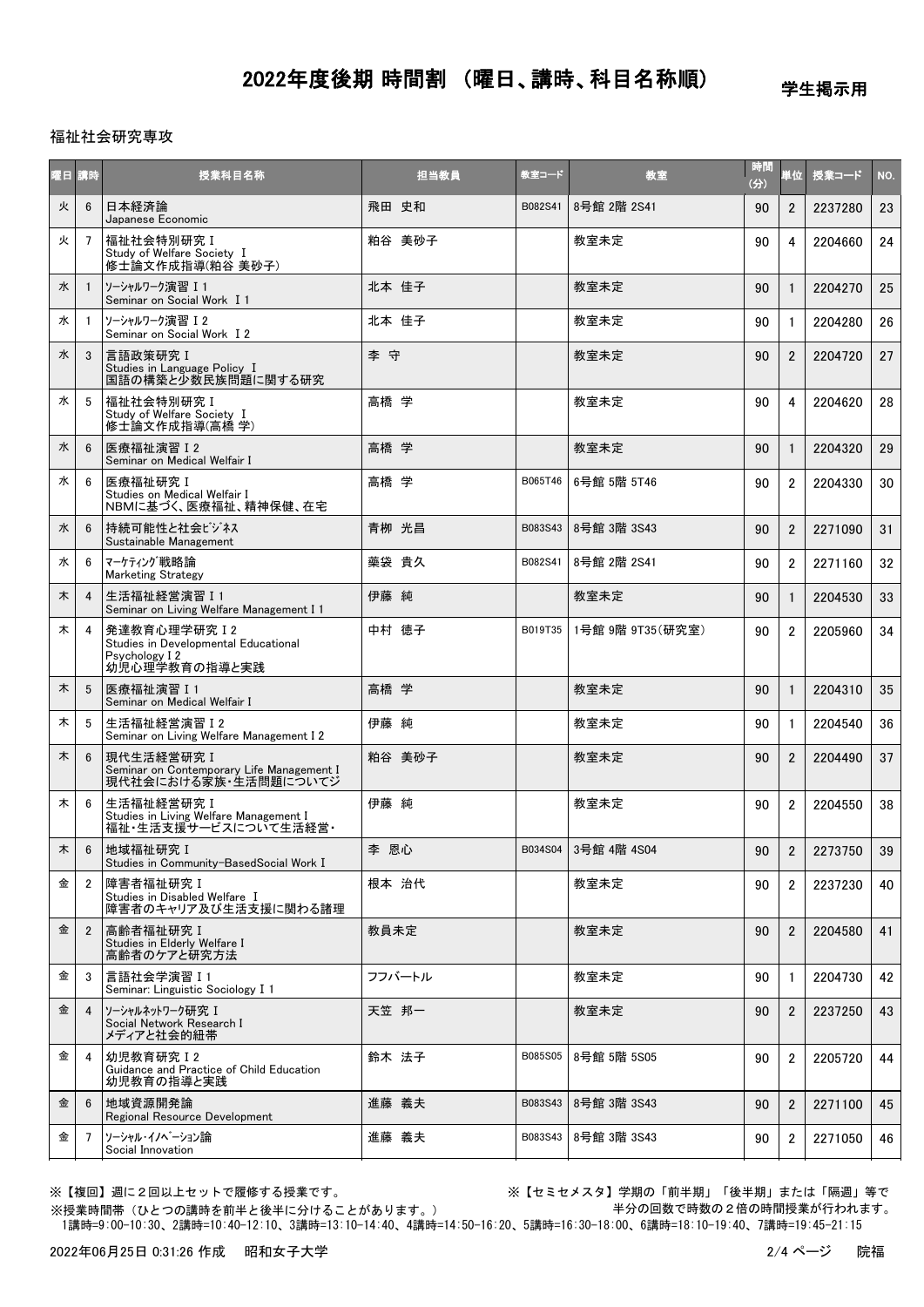学生掲示用

### 福祉社会研究専攻

|   | 曜日 講時          | 授業科目名称                                                                          | 担当教員                                             | 教室コード   | 教室               | 時間<br>(分) | 単位             | 授業コード   | NO. |
|---|----------------|---------------------------------------------------------------------------------|--------------------------------------------------|---------|------------------|-----------|----------------|---------|-----|
| 土 |                | 消費者志向経営論<br>Consumer Oriented Management                                        | 日下部 英紀·黒木 理恵                                     | B083S43 | 8号館 3階 3S43      | 90        | $\overline{2}$ | 2271170 | 47  |
| 土 |                | 福祉社会特講 I<br>Theory of Welfare and Society                                       | 高橋 学・鶴田 佳子・伊藤<br>- 純・シム チュン キャット・<br>八代 尚宏・髙木 俊雄 | B082S41 | 8号館 2階 2S41      | 90        | $\overline{2}$ | 2271040 | 48  |
| 土 | $\mathbf{2}$   | 消費者教育<br><b>Consumer Education</b>                                              | 柿野 成美                                            | B083S43 | 8号館 3階 3S43      | 90        | $\overline{2}$ | 2237270 | 49  |
| 土 | 3              | 消費者志向経営分析法<br>Introduction to Research on Consumer<br>Oriented Management       | 大熊 省三                                            | B082S41 | 8号館 2階 2S41      | 90        | $\overline{2}$ | 2271150 | 50  |
| 土 | 3              | 比較教育社会学演習 I 2<br>Seminar on Comparative Educational Socio                       | シム チュン キャット                                      | B019T38 | 1号館 9階 9T38(研究室) | 90        | $\mathbf{1}$   | 2204420 | 51  |
| 土 | 3              | 臨床倫理学<br>Clinical ethics and practices                                          | 高橋 学                                             | B083S43 | 8号館 3階 3S43      | 90        | $\overline{2}$ | 2271080 | 52  |
| 土 | 4              | 消費者志向経営演習<br>Seminar on Consumer Oriented Management<br>消費者志向経営演習(大熊)           | 大熊 省三                                            | B082S41 | 8号館 2階 2S41      | 180       | $\overline{2}$ | 2426900 | 53  |
| 土 | 4              | 消費者志向経営演習<br>Seminar on Consumer Oriented Management<br>消費者志向経営演習(粕谷)           | 粕谷 美砂子                                           | B084S41 | 8号館 4階 4S41      | 180       | $\overline{2}$ | 2426970 | 54  |
| 土 | 4              | 消費者志向経営演習<br>Seminar on Consumer Oriented Management<br>消費者志向経営演習(飛田)           | 飛田 史和                                            | B082L44 | 8号館 2階 2L44(演習室) | 180       | $\overline{2}$ | 2426980 | 55  |
| 土 | $\overline{4}$ | 比較教育社会学演習 I 1<br>Seminar on Comparative Educational Socio                       | シム チュン キャット                                      | B019T38 | 1号館 9階 9T38(研究室) | 90        | $\mathbf{1}$   | 2204410 | 56  |
| 土 | 4              | 福祉共創マネジメント演習<br>Welfare co-creation and management practice<br>福祉共創マネジメント演習(伊藤) | 伊藤 純                                             |         | 教室未定             | 90        | $\mathbf{1}$   | 2274250 | 57  |
| 土 | 4              | 福祉共創マネジメント演習<br>Welfare co-creation and management practice<br>福祉共創マネジメント演習(シム) | シム チュン キャット                                      |         | 教室未定             | 90        | $\mathbf{1}$   | 2271110 | 58  |
| 土 | $\overline{4}$ | 福祉共創マネジメント演習<br>Welfare co-creation and management practice<br>福祉共創マネジメント演習(高木) | 髙木 俊雄                                            | B082S45 | 8号館 2階 2S45      | 90        | $\mathbf{1}$   | 2274270 | 59  |
| 土 | 4              | 福祉共創マネジメント演習<br>Welfare co-creation and management practice<br>福祉共創マネジメント演習(高橋) | 高橋 学                                             | B083S43 | 8号館 3階 3S43      | 90        | $\mathbf{1}$   | 2274260 | 60  |
| 土 | 4              | 福祉共創マネジメン演習<br>Welfare co-creation and management practice<br>福祉共創マネジメント演習(八代)  | 八代 尚宏                                            | B084S45 | 8号館 4階 4S45      | 90        | $\mathbf{1}$   | 2271120 | 61  |
| 土 | 5              | 福祉共創マネジメン実践研究<br>Welfare co-creation and management practice<br>修士論文作成指導(伊藤)    | 伊藤 純                                             |         | 教室未定             | 90        | 3              | 2274280 | 62  |
| 土 | 5              | 福祉共創マネジメン実践研究<br>Welfare co-creation and management practice<br>修士論文作成指導(シム)    | シム チュン キャット                                      |         | 教室未定             | 90        | 3              | 2271130 | 63  |
| 土 | 5              | 福祉共創マネジメン実践研究<br>Welfare co-creation and management practice<br>修士論文作成指導(髙木)    | 髙木 俊雄                                            | B082S45 | 8号館 2階 2S45      | 90        | 3              | 2274300 | 64  |
| 土 | 5              | 福祉共創マネジメン実践研究<br>Welfare co-creation and management practice<br>修士論文作成指導(高橋)    | 高橋 学                                             | B083S43 | 8号館 3階 3S43      | 90        | 3              | 2274290 | 65  |
| 土 | 5              | 福祉共創マネジメント実践研究<br>Welfare co-creation and management practice<br>修士論文作成指導(八代)   | 八代 尚宏                                            | B084S45 | 8号館 4階 4S45      | 90        | 3              | 2271140 | 66  |
| 土 | 5              | 福祉社会特別研究 I<br>Study of Welfare Society I<br>修士論文指導(シム チュン キャット)                 | シム チュン キャット                                      | B019T38 | 1号館 9階 9T38(研究室) | 90        | 4              | 2204650 | 67  |
| 土 | 6              | 消費者志向経営研究<br>Studies in Consumer Oriented Management<br>修士論文作成指導(大熊)            | 大熊 省三                                            | B082S41 | 8号館 2階 2S41      | 90        | 3              | 2271180 | 68  |

※【複回】週に2回以上セットで履修する授業です。 アンチンススコン ※【セミセメスタ】学期の「前半期」「後半期」または「隔週」等で 半分の回数で時数の2倍の時間授業が行われます。

 1講時=9:00-10:30、2講時=10:40-12:10、3講時=13:10-14:40、4講時=14:50-16:20、5講時=16:30-18:00、6講時=18:10-19:40、7講時=19:45-21:15 ※授業時間帯(ひとつの講時を前半と後半に分けることがあります。)

2022年06月25日 0:31:27 作成 昭和女子大学 3/4 ページ 現福